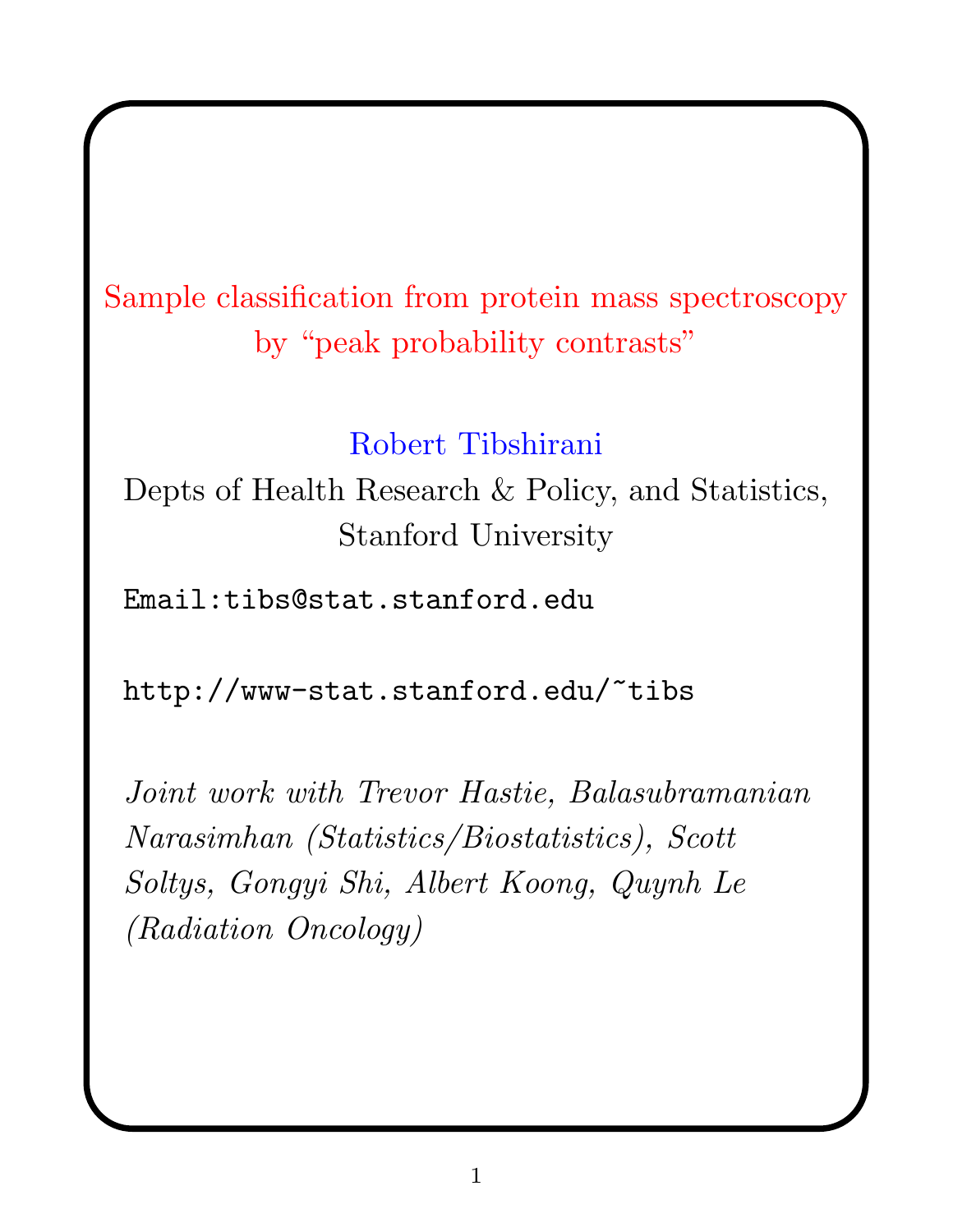#### Protein mass spectroscopy

- Time-of-flight Mass spectrometry for measuring relative abundance of difference sized proteins in a blood sample.
- emerging as an important technology, a useful complement to gene expression arrays
- there are a number of popular systems including MALDI (matrix assisted laser desorption/ionization) and SELDI (Surface enhanced laser desorption/ionization). They refer to the way the sample is bound to a surface before being bombarded by a laser.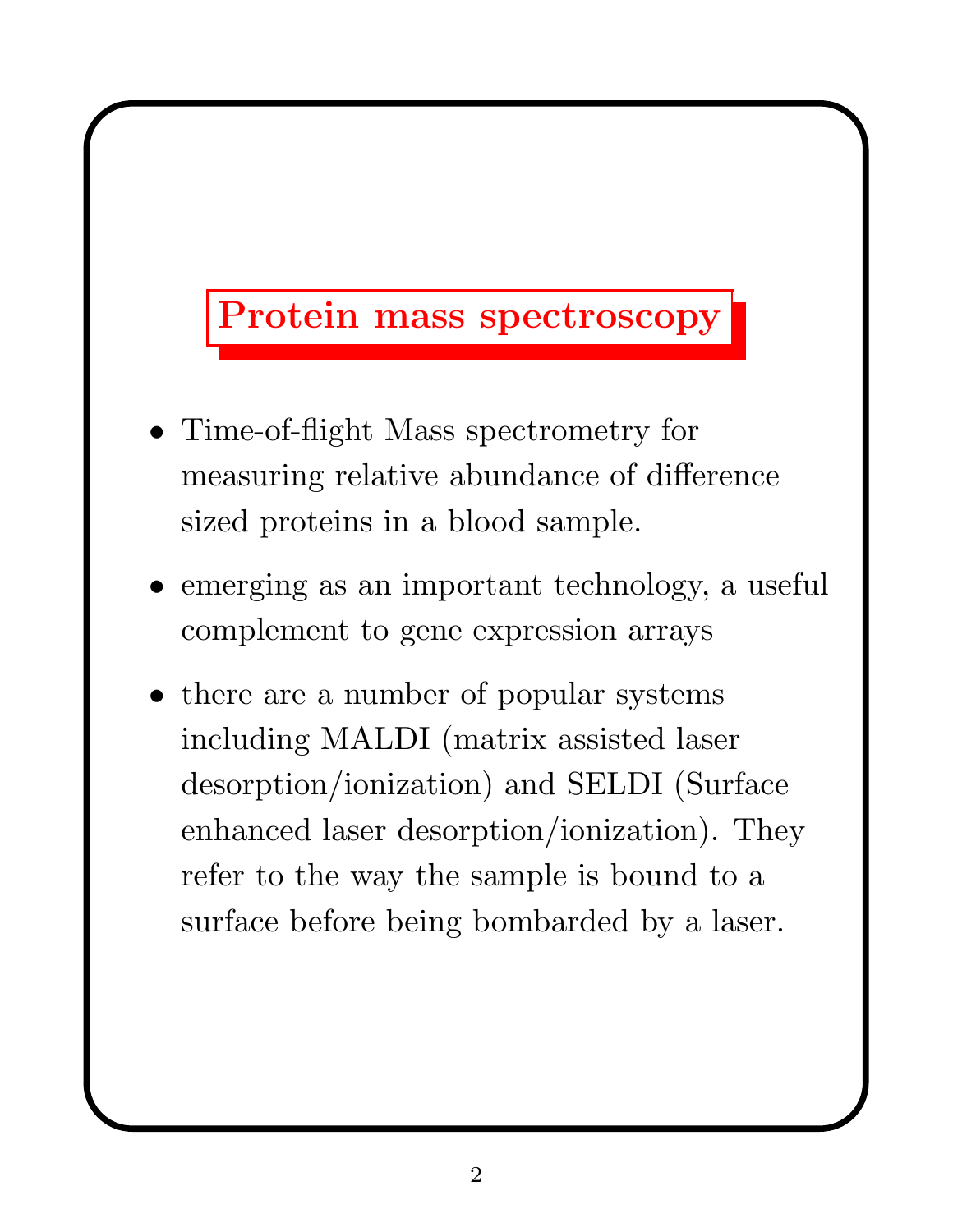# Mass spec process



mass/charge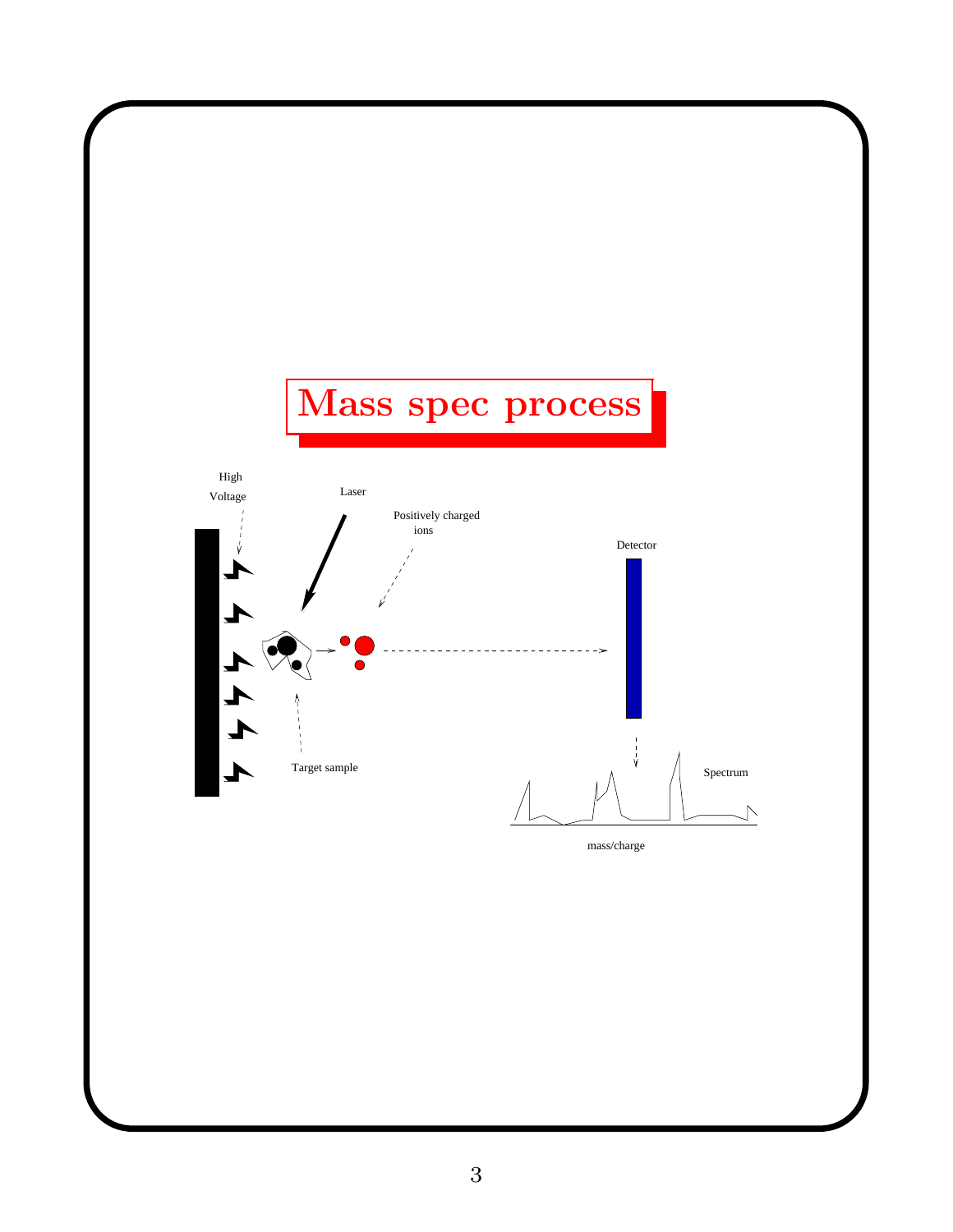## Ovarian cancer MALDI dataset

- Wu et al. (2003)
- Training set- 89 patients- 42 normal, 47 with ovarian cancer
- serum samples measurements, each spectrum sampled at 91360 points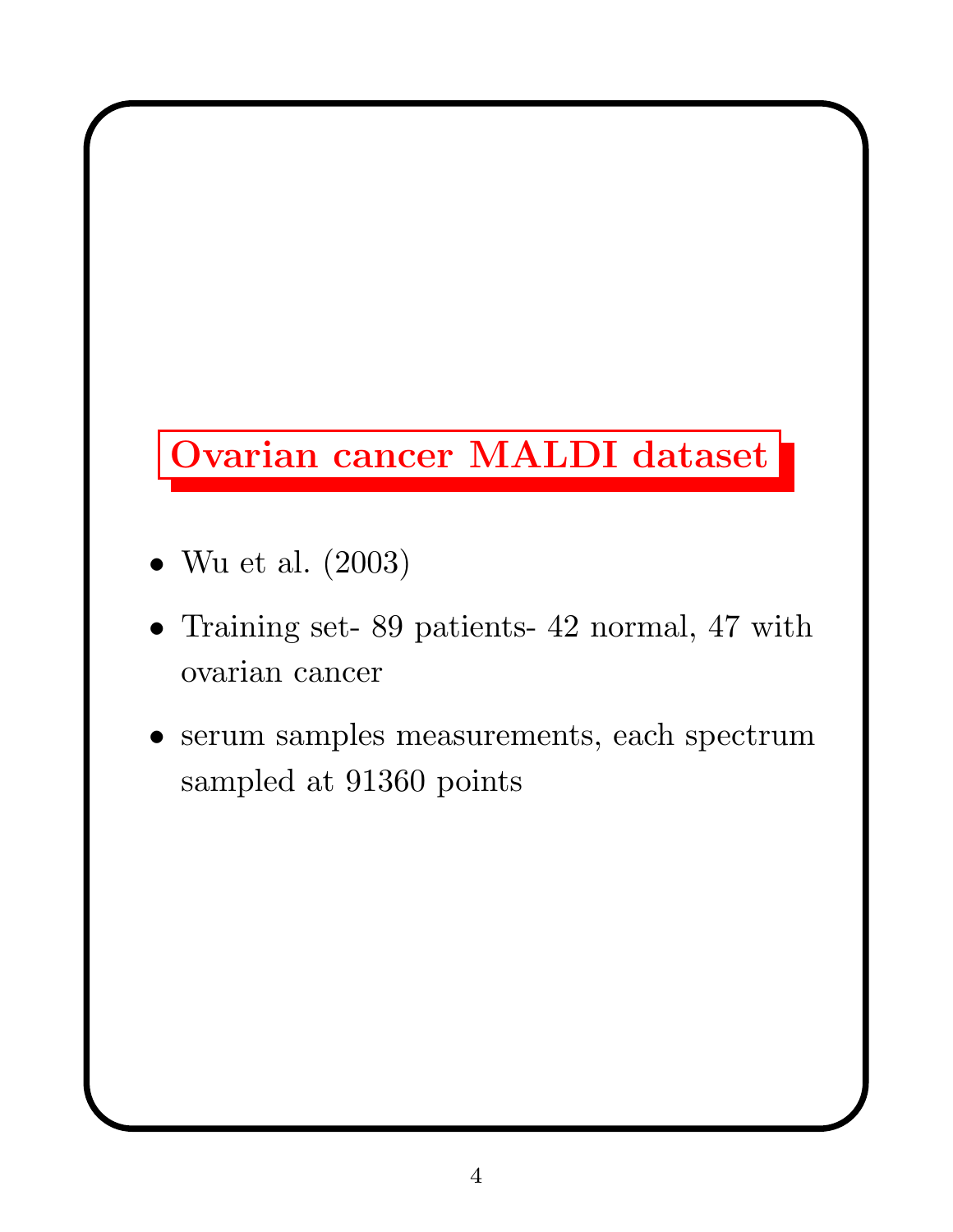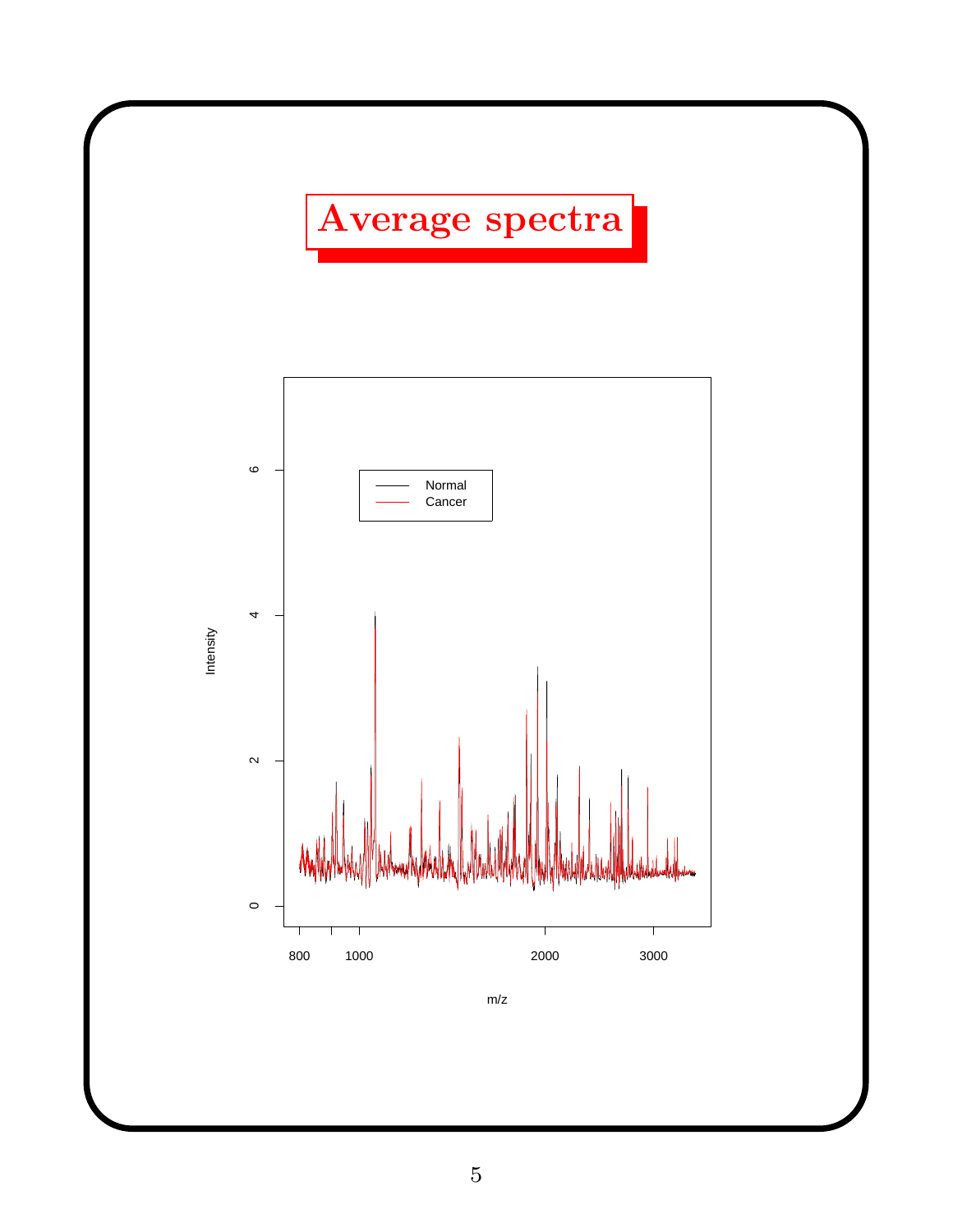## Existing classification methods

#### (for this problem)

- Support vector machines, trees, boosting, genetic algorithms
- Some well known papers have been flawed by poor experimental design and/or validation. Has created unreasonably high expectations for future experiments (eg 95% sensitivity and specificity)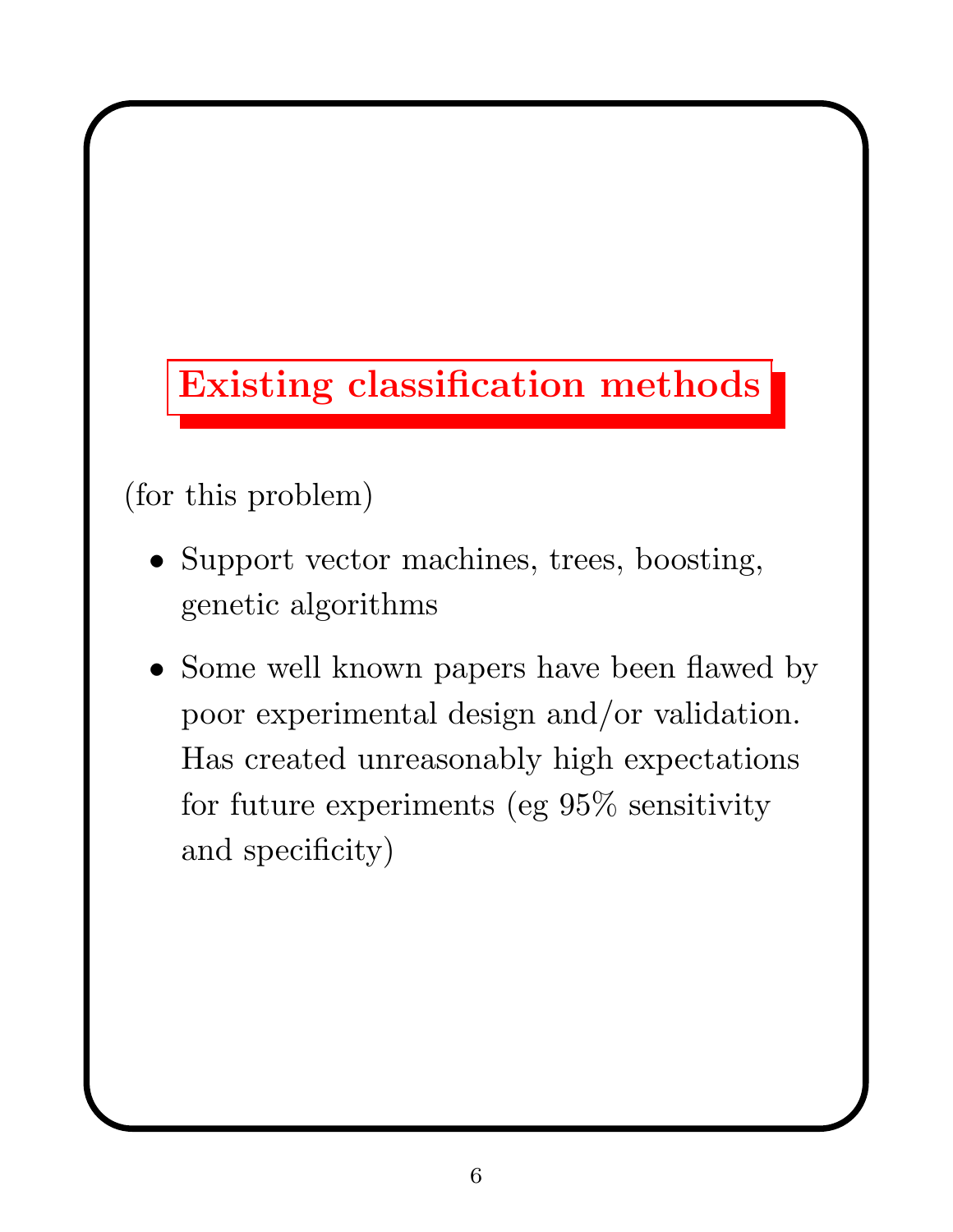## Desirable features for a classifier

It is important to discuss desirable properties for such a procedure:

- It should focus on the peaks in the spectra, at least for the initial analysis.
- The method should account for the variation in the horizontal position and heights of the same biological peak in spectra.
- It should give a measure of importance for all peaks.
- If possible, the sample classification rule should use the peak information in a relatively simple way and provide a direct method for filtering out the less significant peaks.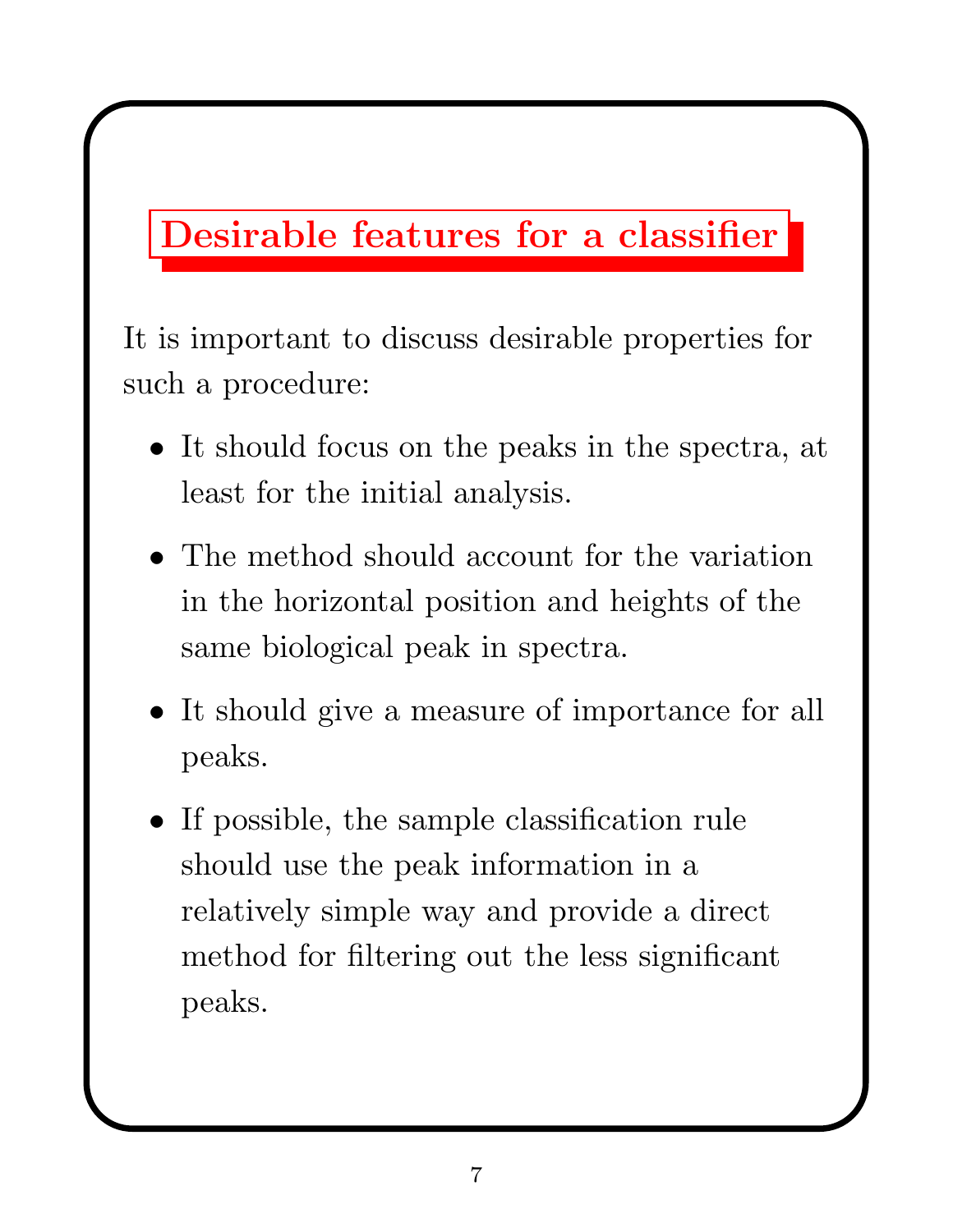## Peak probability contrasts

- 1. Take logs of  $m/z$  axis. We'll consider approximate width of a peak to be log(.005).
- 2. Extract peak positions and heights from individual spectra, using either mass spec software, or a home grown procedure. [we adapted the procedure of Yasui et al. (2003), looking for local maxima]
- 3. Apply 1-dimensional complete linkage hierarchical clustering, to the collection of all 14,067 peaks. Cut off dendrogram at height log(.005). This gave 192 centroids.
- 4. Find optimal split for each centroid site, for discriminating normal from cancer.
- 5. For each spectrum  $i$  and site  $j$ , compute features  $z_{ij} = 1$  if spectrum has a peak above split point at site  $j$ , and zero otherwise.
- 6. Apply nearest shrunken centroid classifier to features  $z_{ij}$ .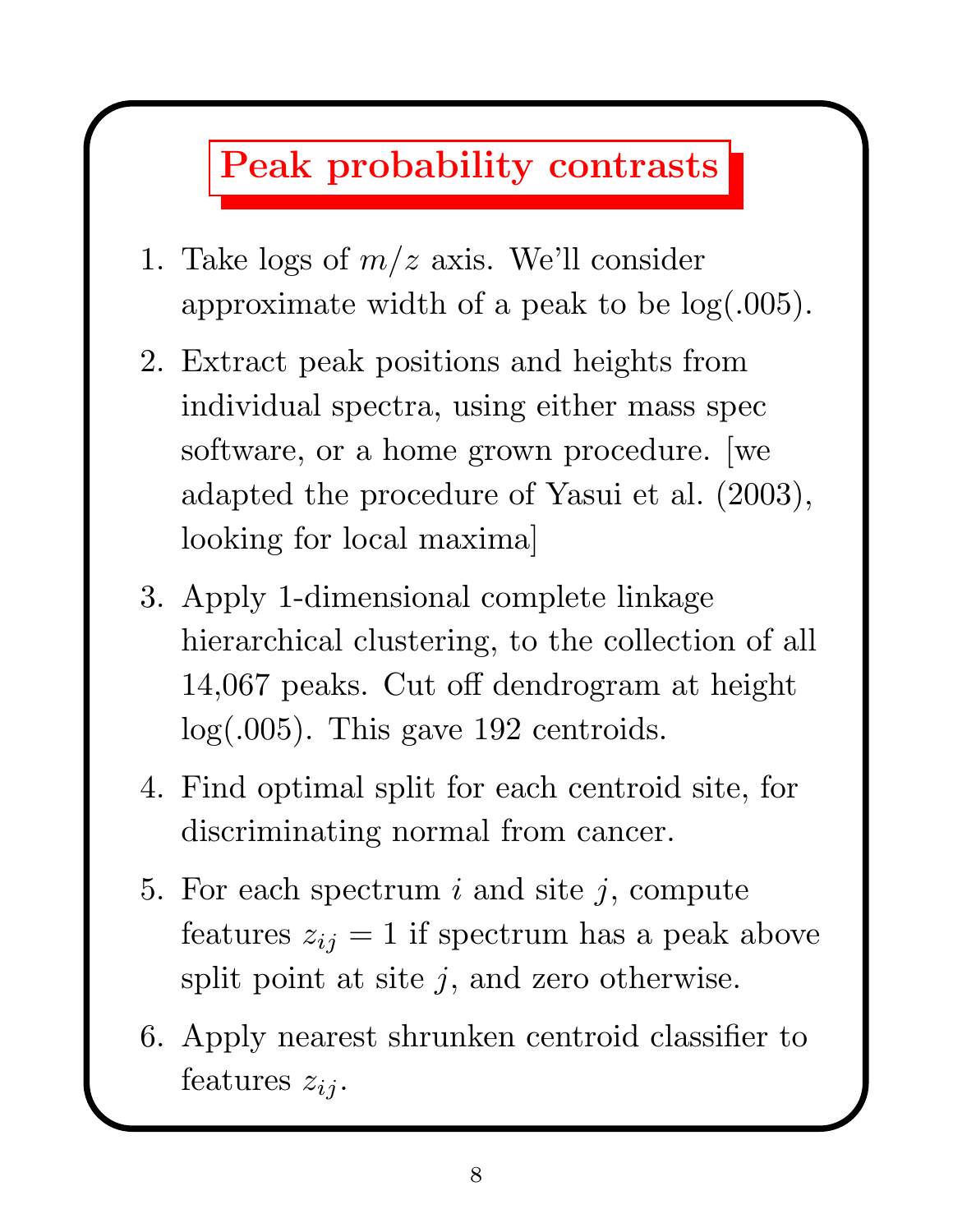

Left Column: Three spectra from cancer patients having a peak higher than 6 at the site  $m/z = 2995.1$ ; right column: three spectra healthy patients without the peak, or whose peak is too low. The vertical dotted lines indicate the centroid 2995.1 and the outer limits for the peak position.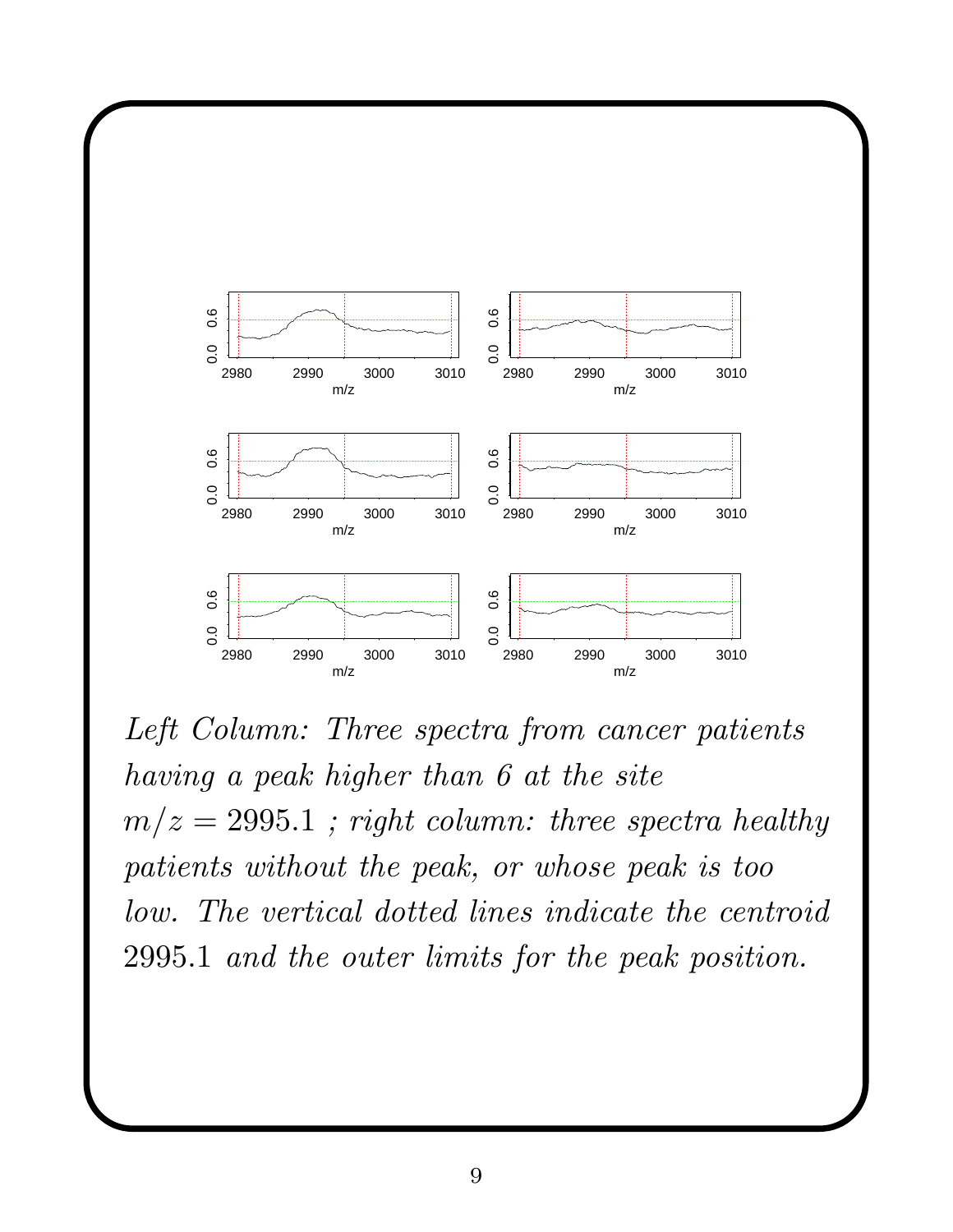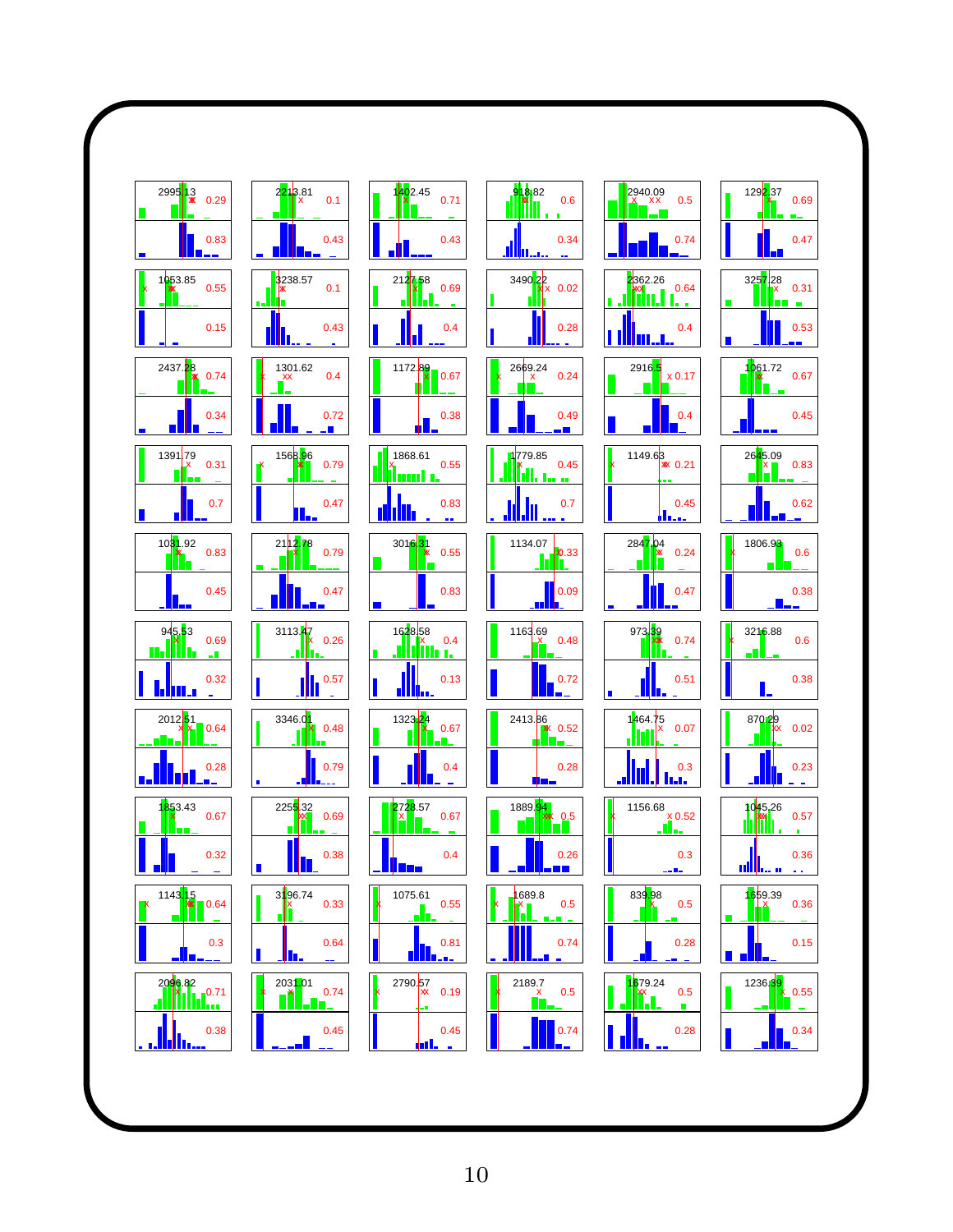#### Estimation of False discovery rates

- Benjamini & Hochberg (1985), Storey (2002)
- let  $\hat{p}_{ij}$  be proportion of class j samples with a peak at site i that is above threshold. Denote the shrunken version by  $\tilde{p}_{ij}$ .
- permute sample labels, and repeat entire PPC fitting process
- estimate  $\#$  of false positives by  $\#$  of times a difference as large as  $\tilde{p}_{i2} - \tilde{p}_{i1}$  is obtained.
- use this to estimate the FDR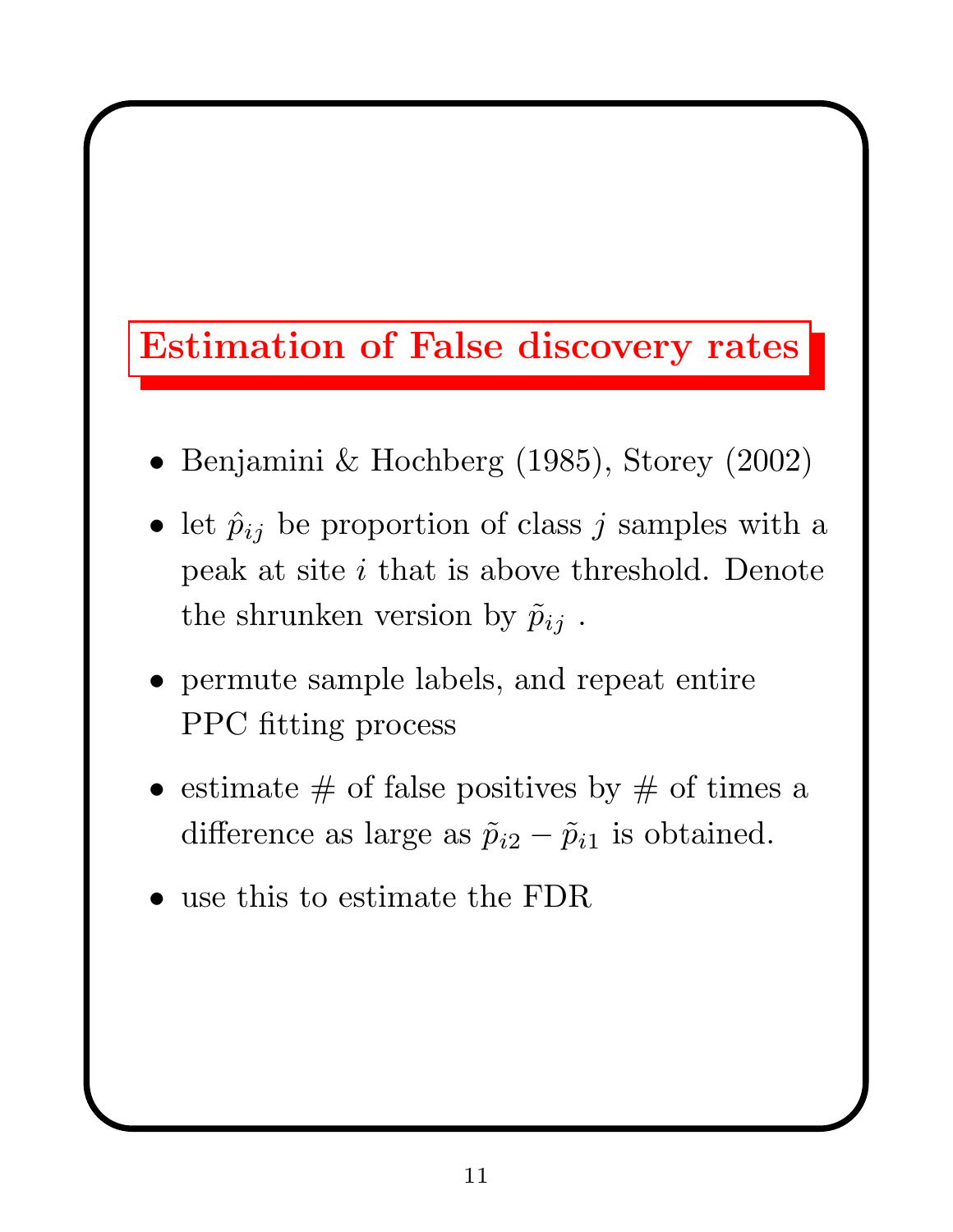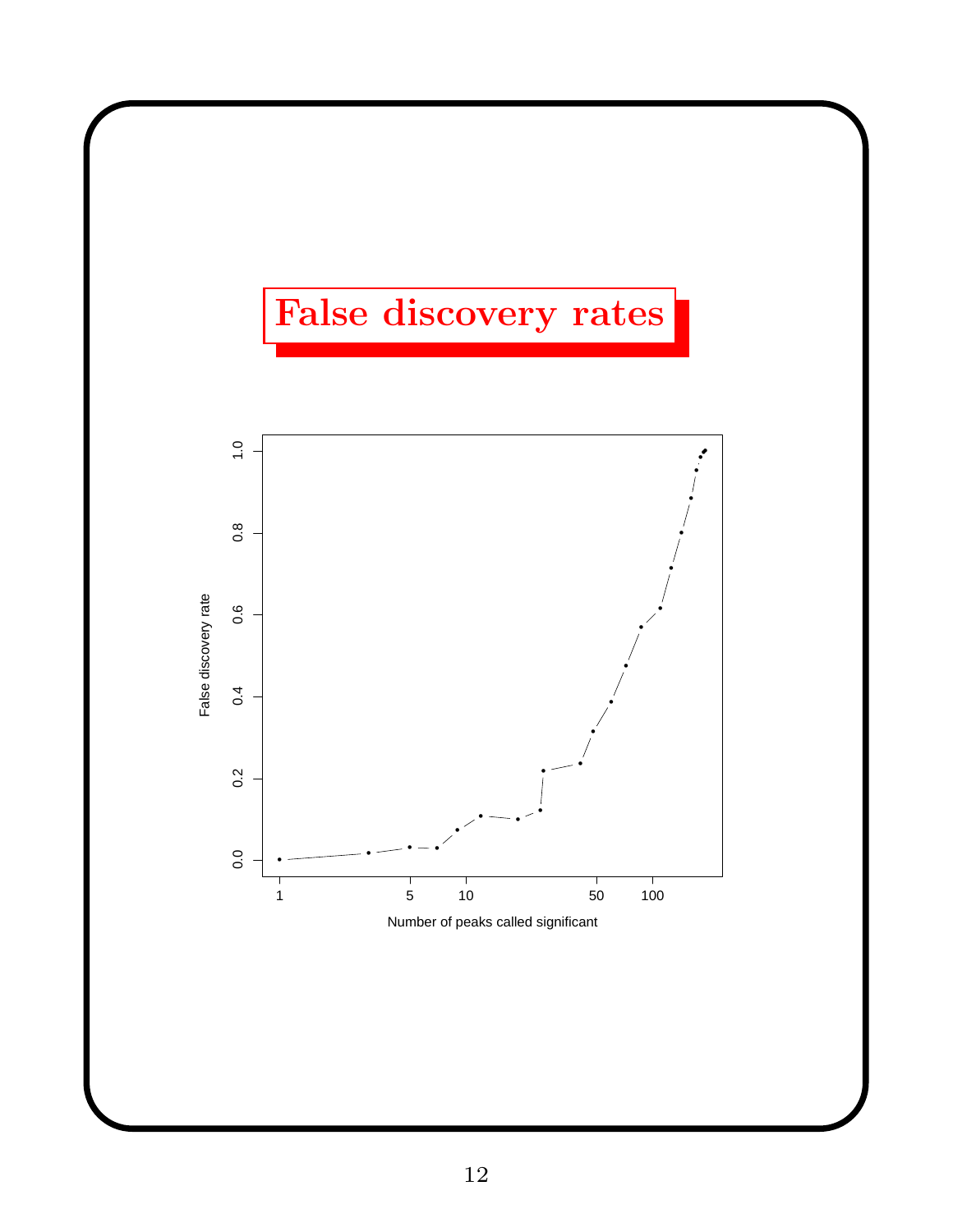## Nearest shrunken centroids

- Tibshirani et al. (2001), designed especially for gene expression studies
- Compute centroids for each class. Shrink them towards overall centroids.
- Without shrinkage, equivalent to nearest centroids and diagonal LDA (see e.g. Dudoit et al. (2001)). Shrinkage selects features and can improve classification performance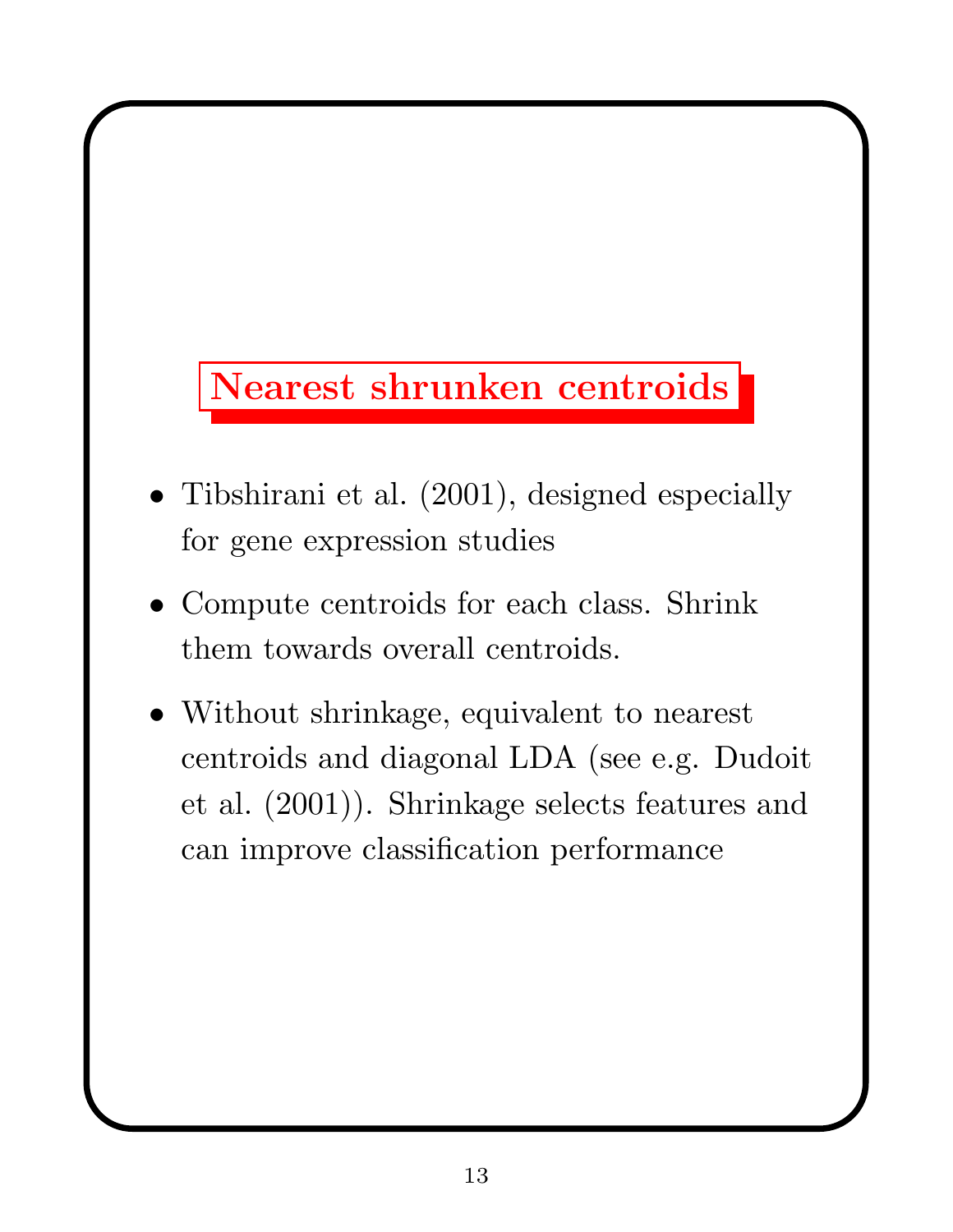## **Results**

| Method             | $CV$ errors/89 (se) | $#$ sites |
|--------------------|---------------------|-----------|
| $(1)$ PPC          | 23(1.1)             |           |
| $(2)$ PPC/pres-abs | 30(1.8)             | 133       |
| $(3)$ PPC/lasso    | 25(1.5)             | 192       |
| $(4)$ LDA/t-15     | 31(1.4)             | 15        |
| $(5)$ SVM/t-15     | 27(1.6)             | 15        |
| $(6)$ SVM          | 21(1.4)             | 91360     |

PPC top peak is at 2995.1

The t-statistic at  $m/z = 2995.1$  was 3.19 Among the 91360 t-statistics, the value 3.19 ranks as only the 4196th largest. Hence it is not clear that screening on the value of the t-statistics is a good way to choose features in this example.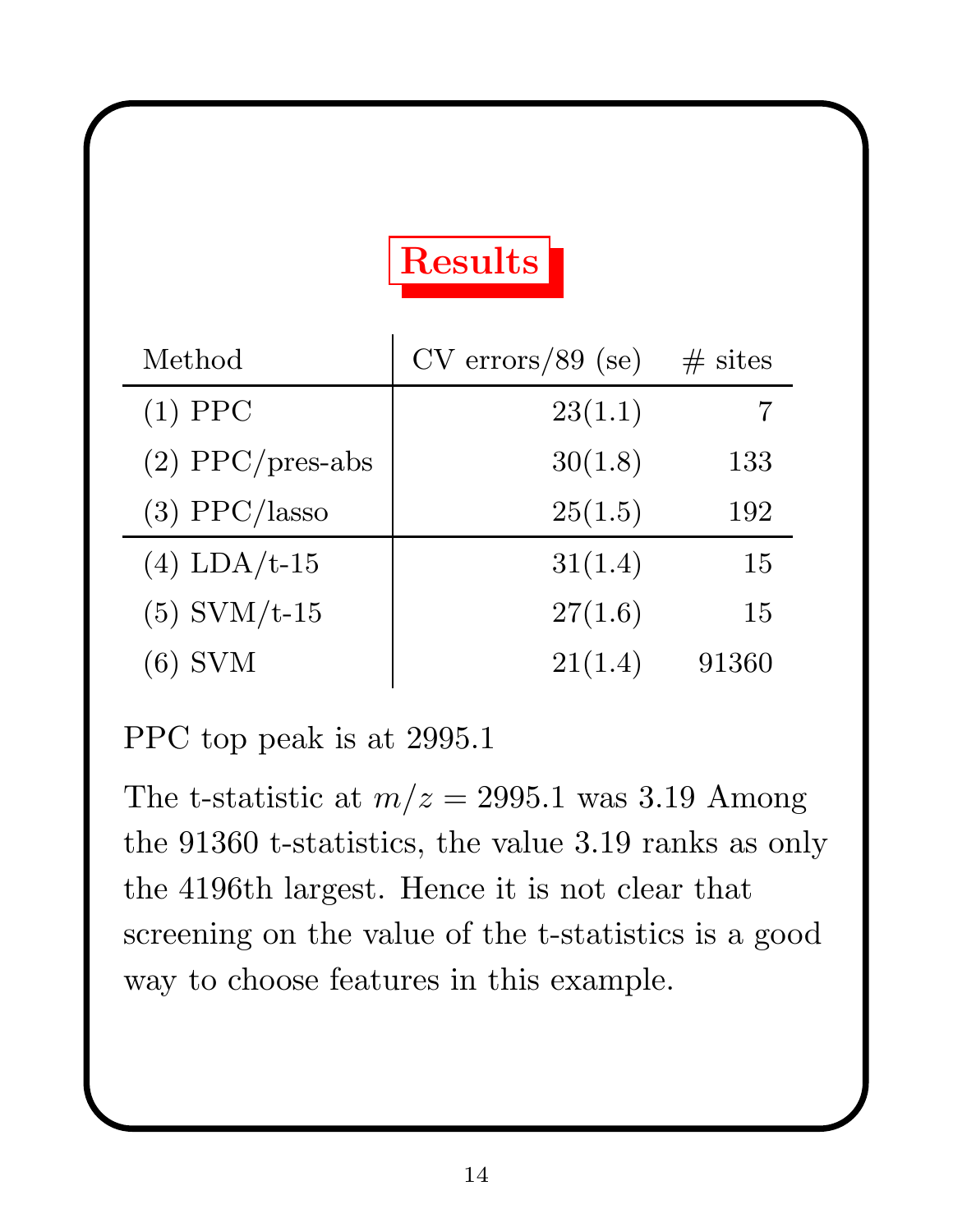# **Heatmap**

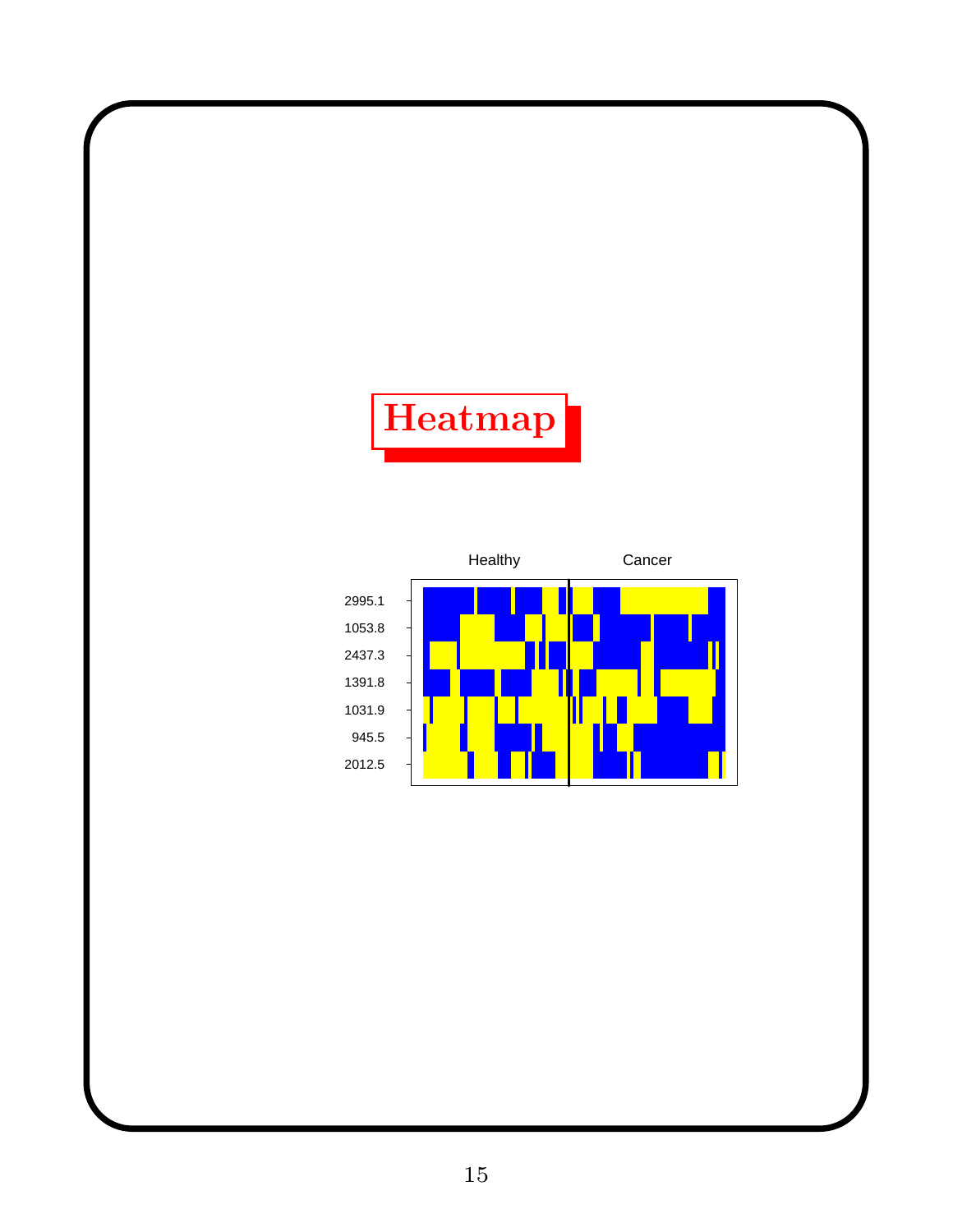## Artificial spiking experiment

- started with random samples of actual spectra
- "spiked" in 5 different artificial peaks in each of cancer and control spectra.  $f$  = signal to background ratio.

|                | 10 site model |   | full model                                    |  |
|----------------|---------------|---|-----------------------------------------------|--|
|                |               |   | # sites found err /45   # sites found err /45 |  |
| $\overline{2}$ |               |   |                                               |  |
|                |               | 3 |                                               |  |
| 0.5            |               |   |                                               |  |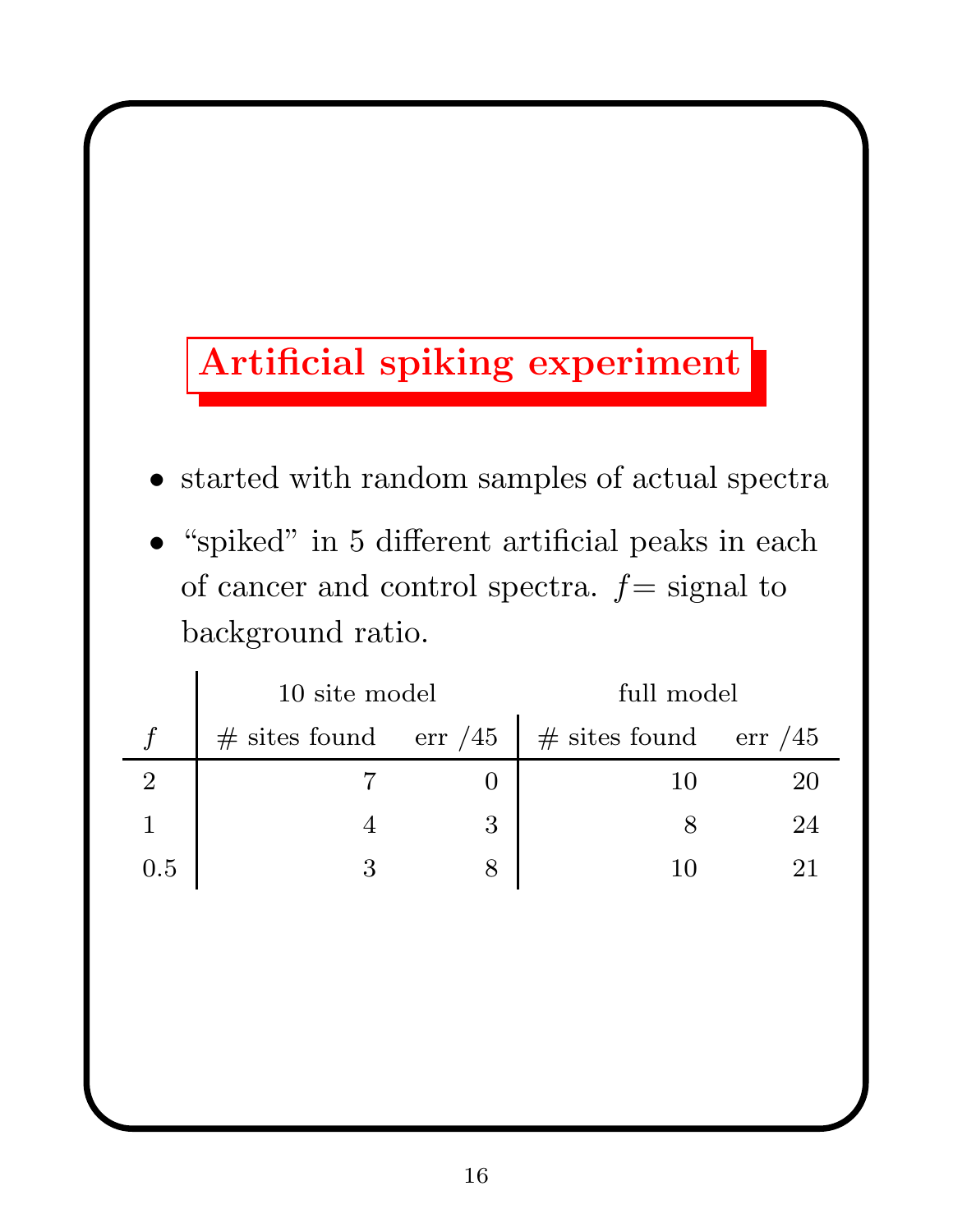$\Big($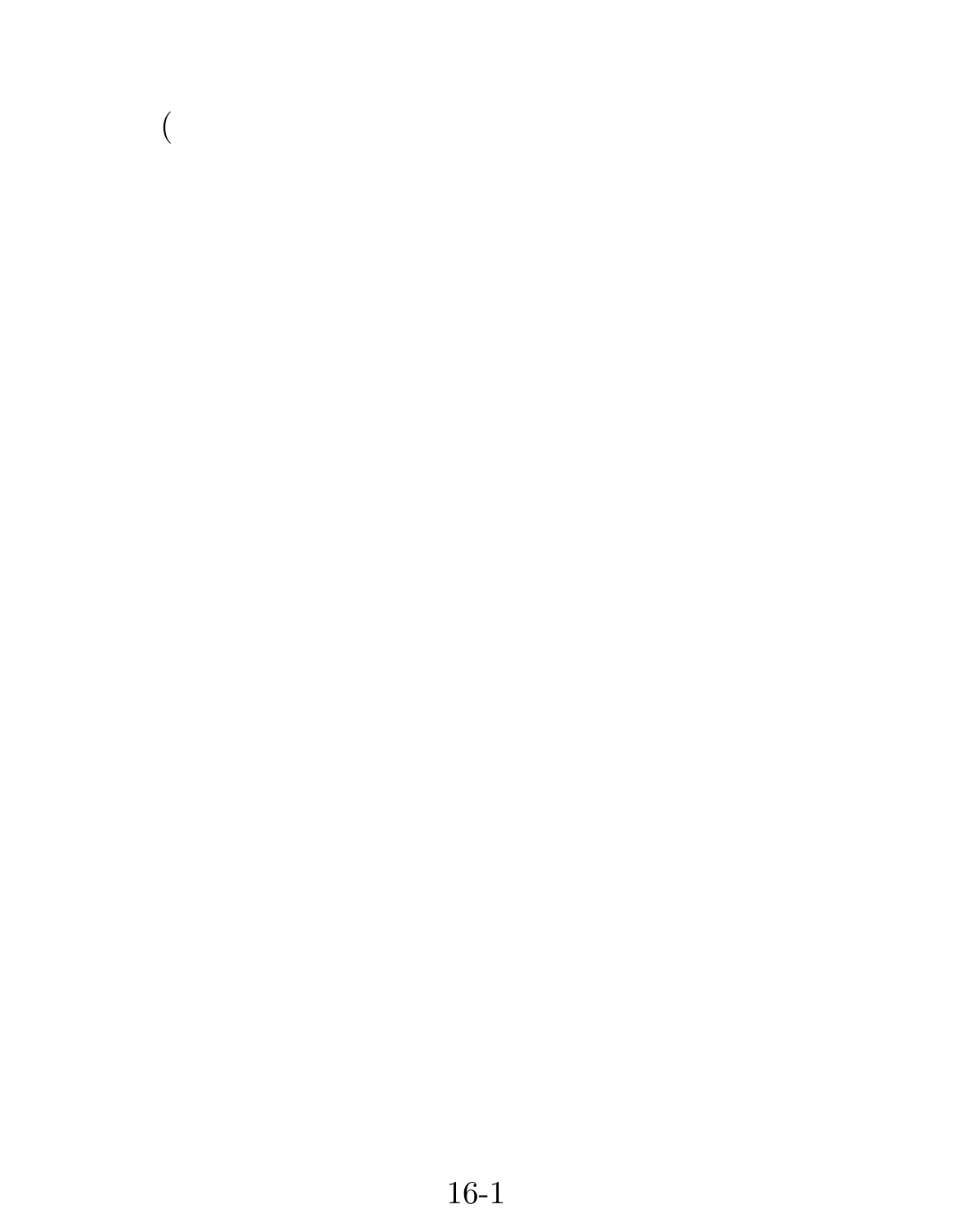## **Discussion**

- Understanding differential peaks in serum as a difficult problem. Signals tend to be small and can easily be overwhelmed by experimental variation
- Peak probability contrast method is potentially useful- gives overview of all peaks and their disciminatory power.
- An Excel/R package will be available soon, using the powerful language interface developed by Balasubramanian Narasimhan.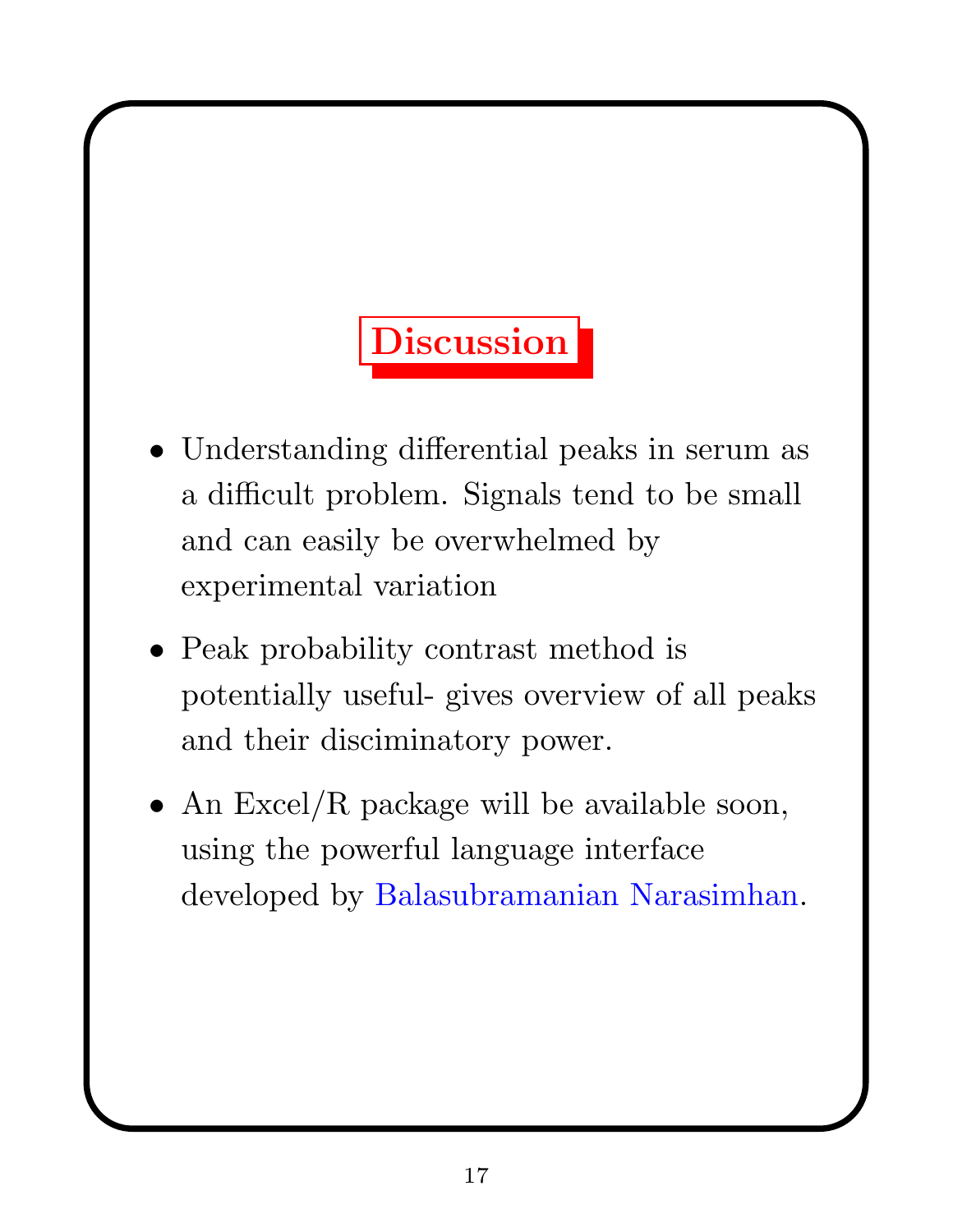## References

- Benjamini, Y. & Hochberg, Y. (1985), 'Controlling the false discovery rate: a practical and powerful approach to multiple testing', J. Royal. Stat. Soc. B. **85**, 289–300.
- Dudoit, S., Fridlyand, J. & Speed, T. (2001), 'Comparison of discrimination methods for the classification of tumors using gene expression data', J. Amer. Statist. Assoc pp. 1151–1160.
- Storey, J. D. (n.d.), A direct approach to false discovery rates. Submitted. Available at http://www-stat.stanford.edu/~jstorey/.
- Tibshirani, R., Hastie, T., Narasimhan, B. & Chu, G. (2001), 'Diagnosis of multiple cancer types by shrunken centroids of gene expression', Proc. Natl. Acad. Sci. 99, 6567–6572.
- Wu, B., Abbott, T., Fishman, D., McMurray, W., Mor, G., Stone, K., Ward, D., Williams, K., & Zhao, H. (2003), 'Comparison of statistical methods for classification of ovarian cancer using mass spectrometry data', Bioinformatics pp. 1636–1643.